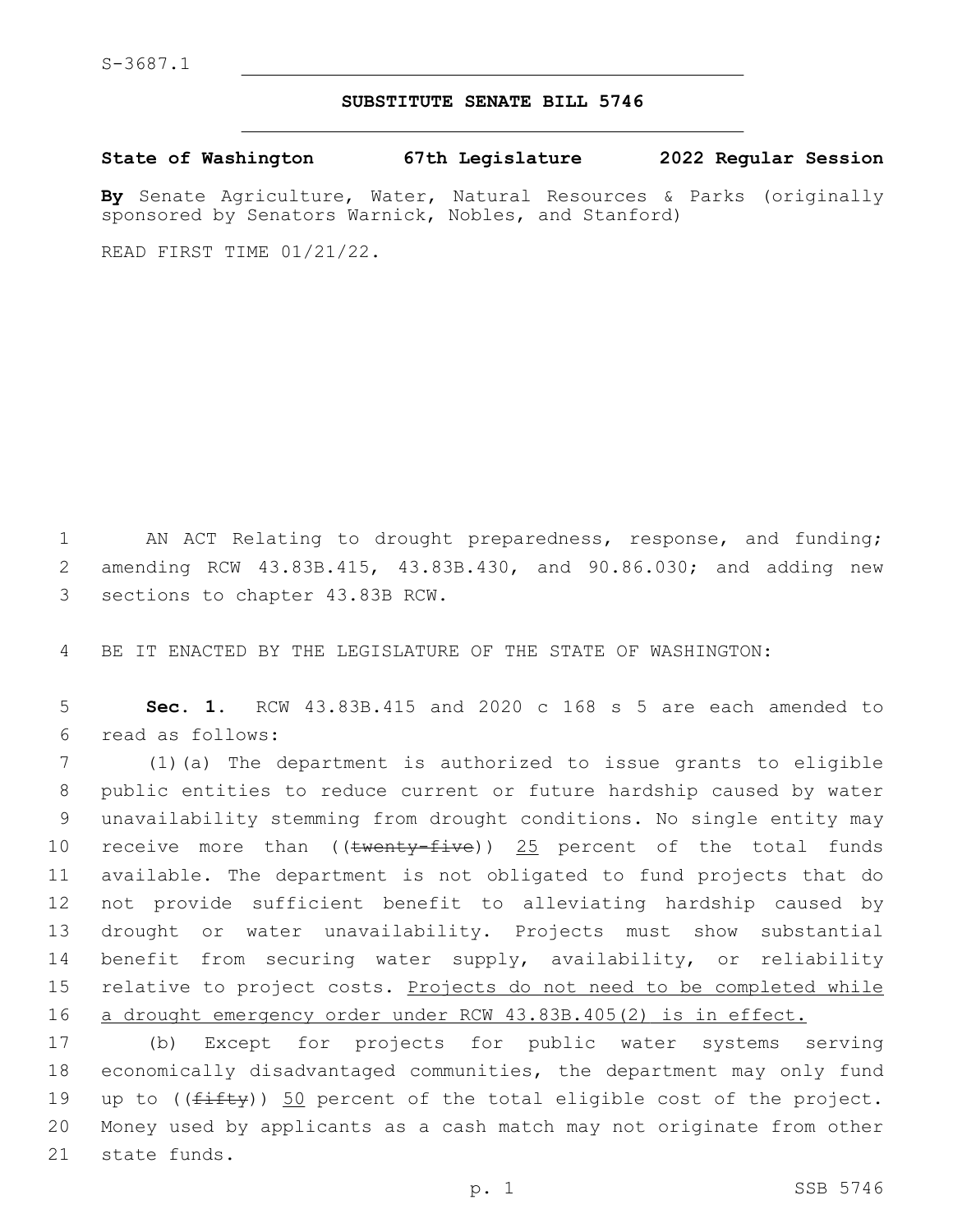(c) For the purposes of this chapter, eligible public entities 2 include only:

3 (i) Counties, cities, and towns;

(ii) Water and sewer districts formed under chapter 57.02 RCW;

(iii) Public utility districts formed under chapter 54.04 RCW;

(iv) Port districts formed under chapter 53.04 RCW;

(v) Conservation districts formed under chapter 89.08 RCW;

(vi) Irrigation districts formed under chapter 87.03 RCW;

 (vii) Watershed management partnerships formed under RCW 10 39.34.200; and

11 (viii) Federally recognized tribes.

 (2) Grants may be used to develop projects that enhance the ability of water users to effectively mitigate for the impacts of water unavailability arising from drought. Project applicants must demonstrate that the projects will increase their resiliency, preparedness, or ability to withstand drought conditions when they occur. Projects may include, but are not limited to:

18 (a) Creation of additional water storage;

(b) Implementation of source substitution projects;

 (c) Development of alternative, backup, or emergency water 21 supplies or interties;

 (d) Installation of infrastructure or creation of educational programs that improve water conservation and efficiency or promote 24 use of reclaimed water;

 (e) Development or update of local drought contingency plans if not already required by state rules adopted under chapter 246-290 27 WAC:

 (f) Mitigation of emergency withdrawals authorized under RCW 29 43.83B.410(1);

 (g) Projects designed to mitigate for the impacts of water supply 31 shortages on fish and wildlife; and

 (h) Emergency construction or modification of water recreational 33 facilities.

 (3) During a drought emergency order pursuant to RCW 43.83B.405(2), the department shall prioritize funding for projects designed to relieve the immediate hardship caused by water unavailability.37

 **Sec. 2.** RCW 43.83B.430 and 2020 c 168 s 6 are each amended to 39 read as follows: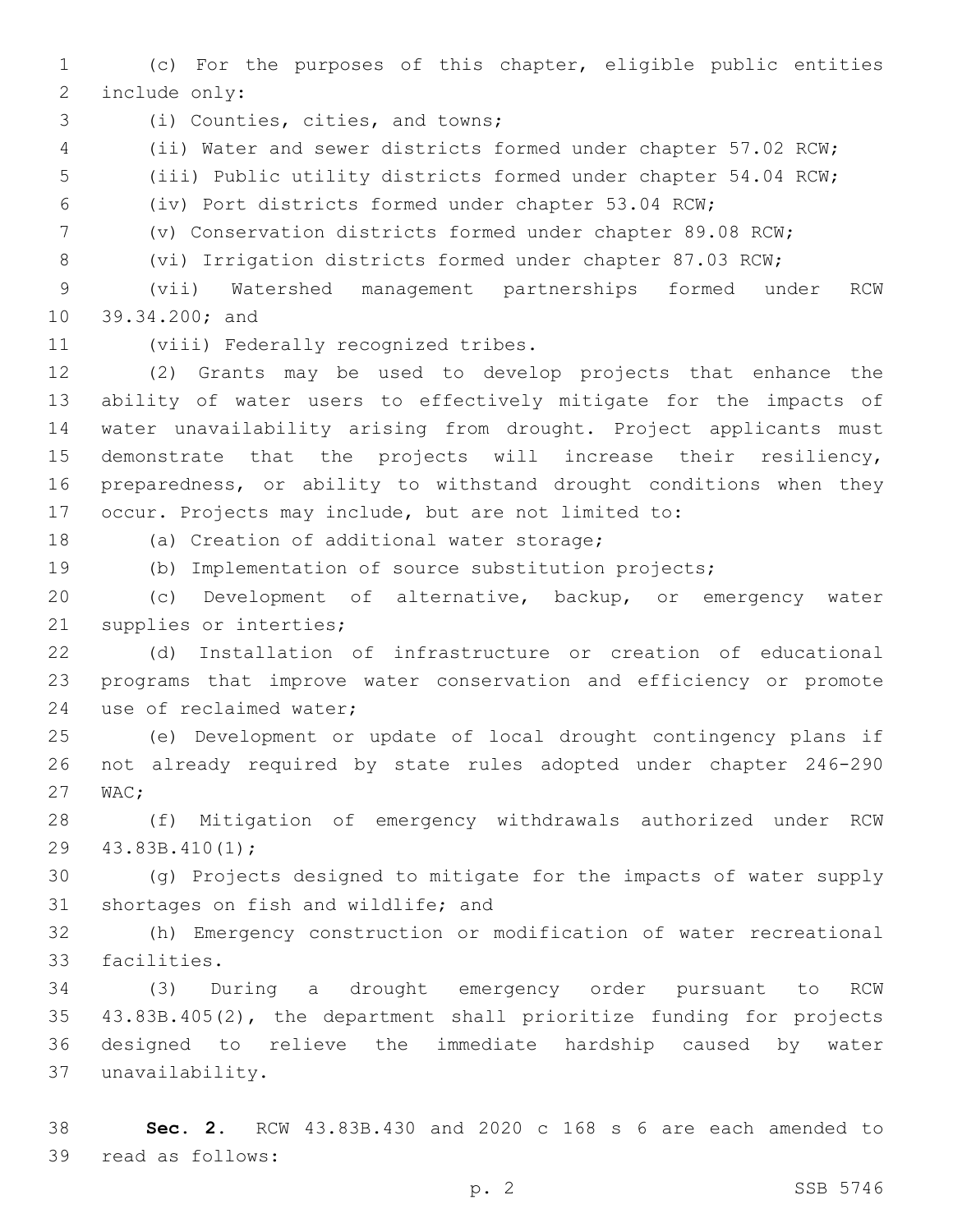1 The state drought preparedness ((and response)) account is created in the state treasury. All receipts from appropriated funds designated for the account and all cost recovery revenues collected 4 under RCW 43.83B.410(5) must be deposited into the account. At the beginning of each biennium the state treasurer shall transfer into the account from the general fund the sum of \$2,000,000. Expenditures from the account may be used for drought planning and preparedness 8 ((and response)) activities under this chapter, including grants issued under RCW 43.83B.415. Moneys in the account may be spent only 10 after appropriation.

 NEW SECTION. **Sec. 3.** A new section is added to chapter 43.83B 12 RCW to read as follows:

 Upon the issuance of an order of drought emergency under RCW 43.83B.405(2), the state treasurer shall transfer from the general fund to the emergency drought response account created in section 4 of this act such amounts as necessary to bring the balance of the account to \$3,000,000. The office of financial management must determine the fund balance of the emergency drought response account as of the previous fiscal month before the issuance of an order of drought emergency. The office of financial management must promptly notify the state treasurer and the department of the account balance and the necessary transfer amount once a determination is made. A transfer based on the determination by the office of financial management may be made only once every fiscal year. The department shall, at a minimum, provide the director of financial management, legislative fiscal committees, and the joint legislative committee on water supply during drought, established under RCW 90.86.010, with a close-out cost summary following the expiration of the emergency 29 drought order.

 NEW SECTION. **Sec. 4.** A new section is added to chapter 43.83B 31 RCW to read as follows:

 The emergency drought response account is created in the state treasury. All receipts from moneys received pursuant to section 3 of this act, moneys appropriated to the account by the legislature for the purpose of funding emergency drought response actions, or moneys directed to the account from any other lawful source must be deposited into the account. Moneys in the account may be spent only after appropriation. Expenditures from the account may be used only